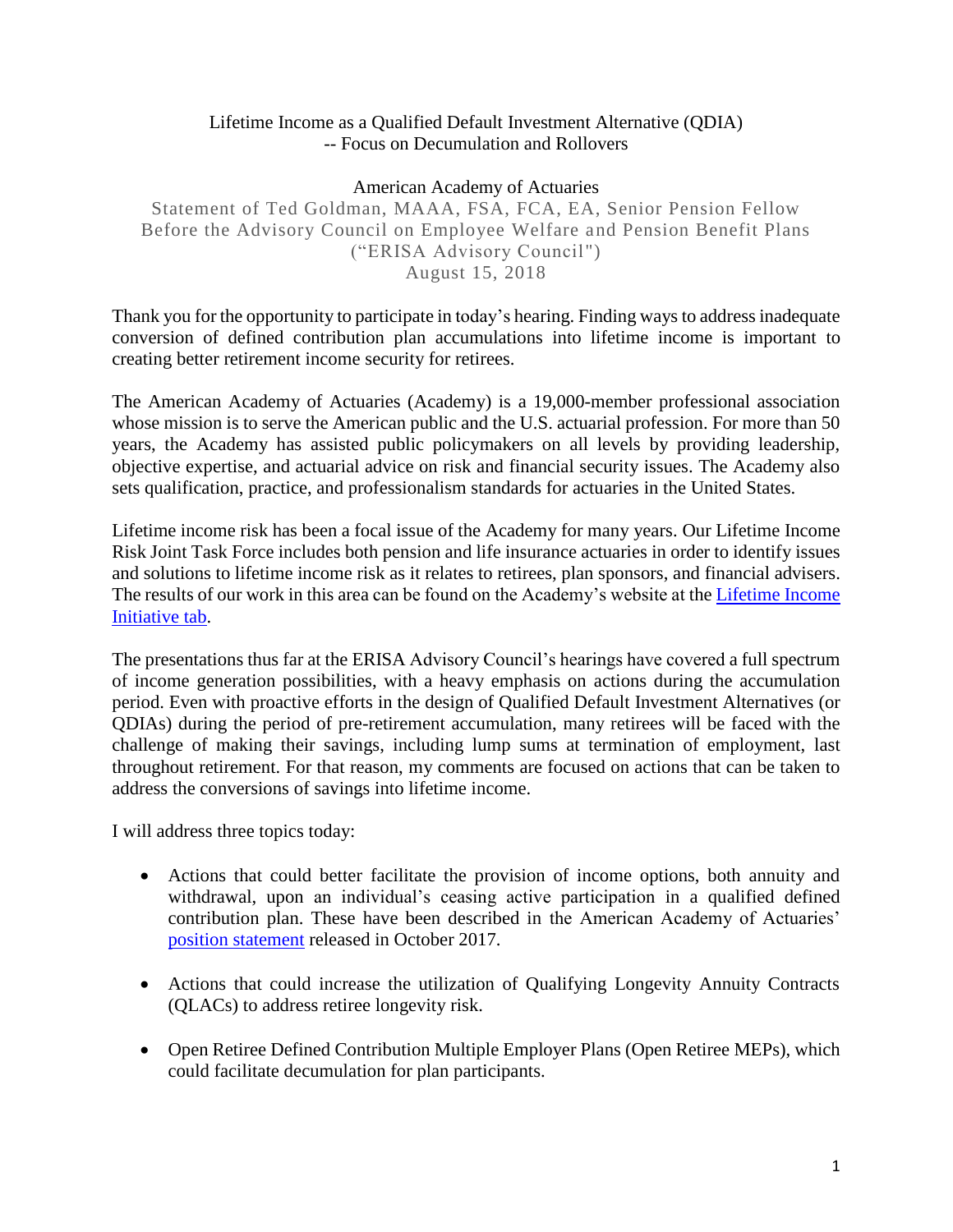### **Position Statement on Income Options in Defined Contribution Plans**

The Academy's position statement states: "The American Academy of Actuaries supports policy and educational initiatives that increase the availability of retirement income options within employer-sponsored defined contribution (DC) plans. Such options, based upon actuarial principles such as longevity pooling and other risk mitigation strategies, can help retirees manage their financial security over their remaining lifetime."

Implementation of these approaches require several critical components:

- Education throughout the participant's working career. Periodic education could include ways to address the longevity risk in retirement, and the income value of current and projected DC plan accumulations. The latter might be provided on an annual basis. Additional education on the same topics would ideally be provided at the point of cessation of employment.
- Income options that meet retiree needs. These include both annuities and structured withdrawal approaches. Annuities, both single premium immediate annuities and deferred income annuities (including deeply deferred income annuities such as QLACs within qualified plans), can provide a guarantee of lifetime income protection. The annuities could be provided either as a purchase within the plan or from a platform after an account balance has been rolled over into an individual retirement arrangement (IRA). It is advisable for structured withdrawal programs also to be supported by recognition of participants' preferences.
- New legislation, expanded guidance. Legislative and regulatory actions can further support and protect employers in selecting providers, designing solutions, educating employees, and offering income strategies to minimize their fiduciary concerns. Although the Department of Labor (DOL) currently offers safe harbor guidance for including annuities within DC plans, there is a concern that the guidance could still expose plan sponsors to some fiduciary risk. There are currently no DOL safe harbors governing structured withdrawal programs. Clear safe harbors could encourage more employers to include income options within DC plans.

In addition to facilitating the purchase of a lifetime income option or establishing a structured withdrawal program, employer-sponsored qualified DC plan options provide additional benefits to the retiree:

- Pricing efficiency. Employers that maintain DC plans have access to institutionally priced financial products and services. The lower costs provide greater net benefits.
- Ease of transaction. A retirement income option can be elected without the need to perform an IRA rollover or by seeking out potential providers.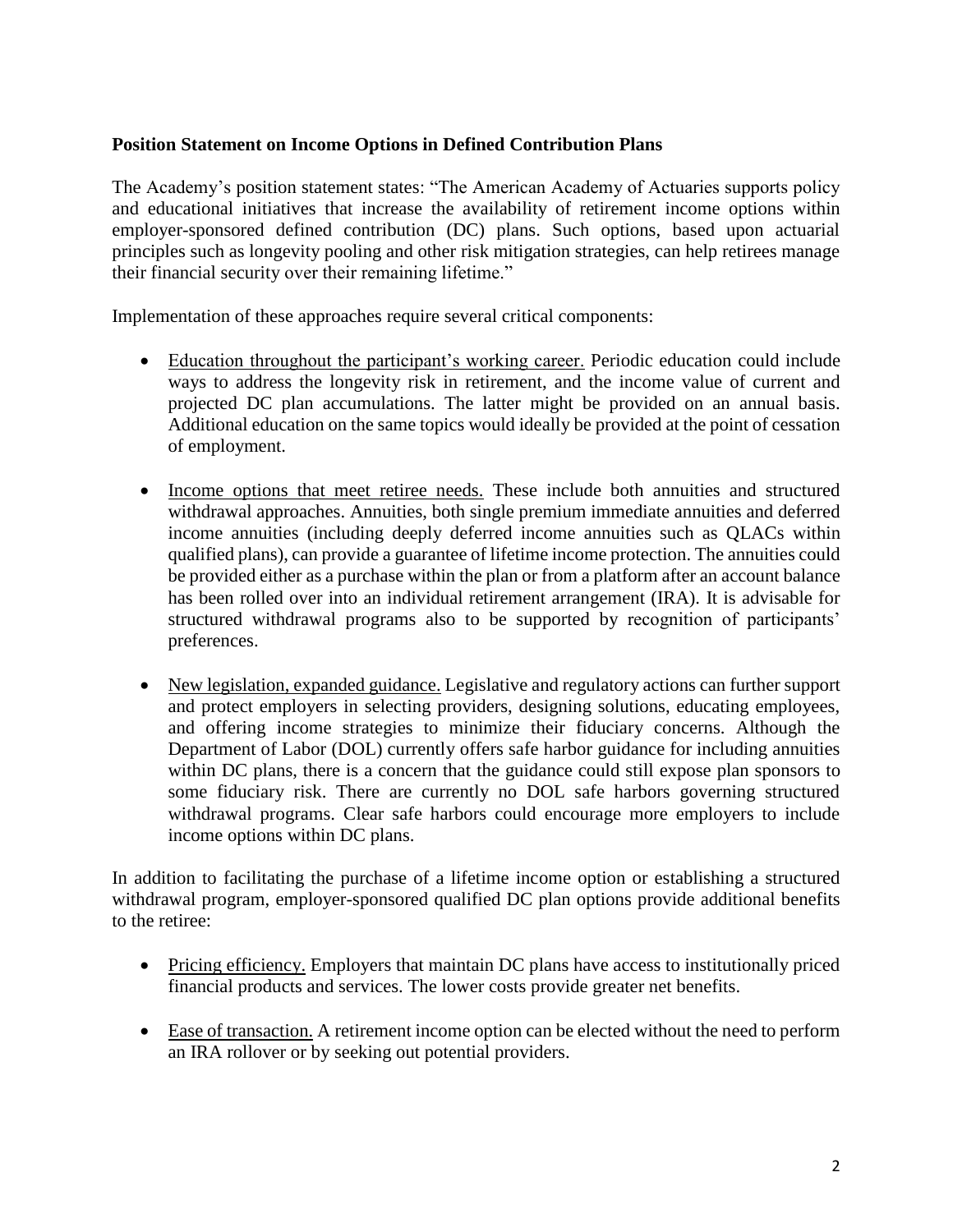- Provider and product due diligence. Plan fiduciaries are capable of providing thorough due diligence beyond that which an individual is capable of performing. This scrutiny can help minimize poor choices in provider selection, product selection, and strategy implementation.
- Guidance on retirement income planning and longevity risk management options. While some employees may have external financial advisers to help them through the decision process, many individuals do not have this support nor the financial literacy to analyze the choices on their own. Employer- or plan-provided educational materials and tools could efficiently fill this gap.

# **Perspectives on QLACs**

The Internal Revenue Service (IRS) introduced QLACs in 2012 as an approach to managing longevity risk at a low cost while also providing an offset of the cost through a reduction of assets subject to Required Minimum Distribution (RMD) rules. Despite the lifetime income management advantages of QLACs, they have gained little traction in the marketplace. Steps can be taken to improve awareness of the availability of QLACs and to remove some of the hurdles to the purchase of them.

QLACs have several advantages:

- QLACs could help manage a retiree's risk for investments and longevity. The guaranteed income reduces investment risk, while the lifetime income eliminates the longevity risk.
- Because they reduce income risk in later years, individuals can invest other assets more aggressively to fund income before the QLAC income begins.
- QLACS can be purchased at a lower premium paid than for an immediate lifetime income annuity for the same income amount. Premium savings can be used to fund retirement income in the years prior to the commencement of QLAC income payments.
- They can be priced to each purchaser's circumstances. The cost is dependent upon age at purchase, age at benefit commencement, death benefit feature, inflation feature, and market conditions at time of purchase.
- QLACs can provide significant value for individuals with sufficient assets to support lifetime income under average circumstances, but they could be at great financial risk if they lived a very long life.

QLACs have not gained popularity for various reasons:

- Rules and regulations—IRS regulations impose limits on amounts and features in qualified DC plans (e.g., unisex basis, \$130,000 current limit to premiums, 25 percent limit on account balance in each DC plan, no variable or equity indexed basis allowed).
- Insurance companies report low demand, hence they engage in minimal marketing and consumer education.
- Advisers are generally circumspect about the use of annuities.
- For individuals, downsides to QLACs have reportedly included loss of premium upon early death (unless return of premium version, with higher cost, is chosen), perceived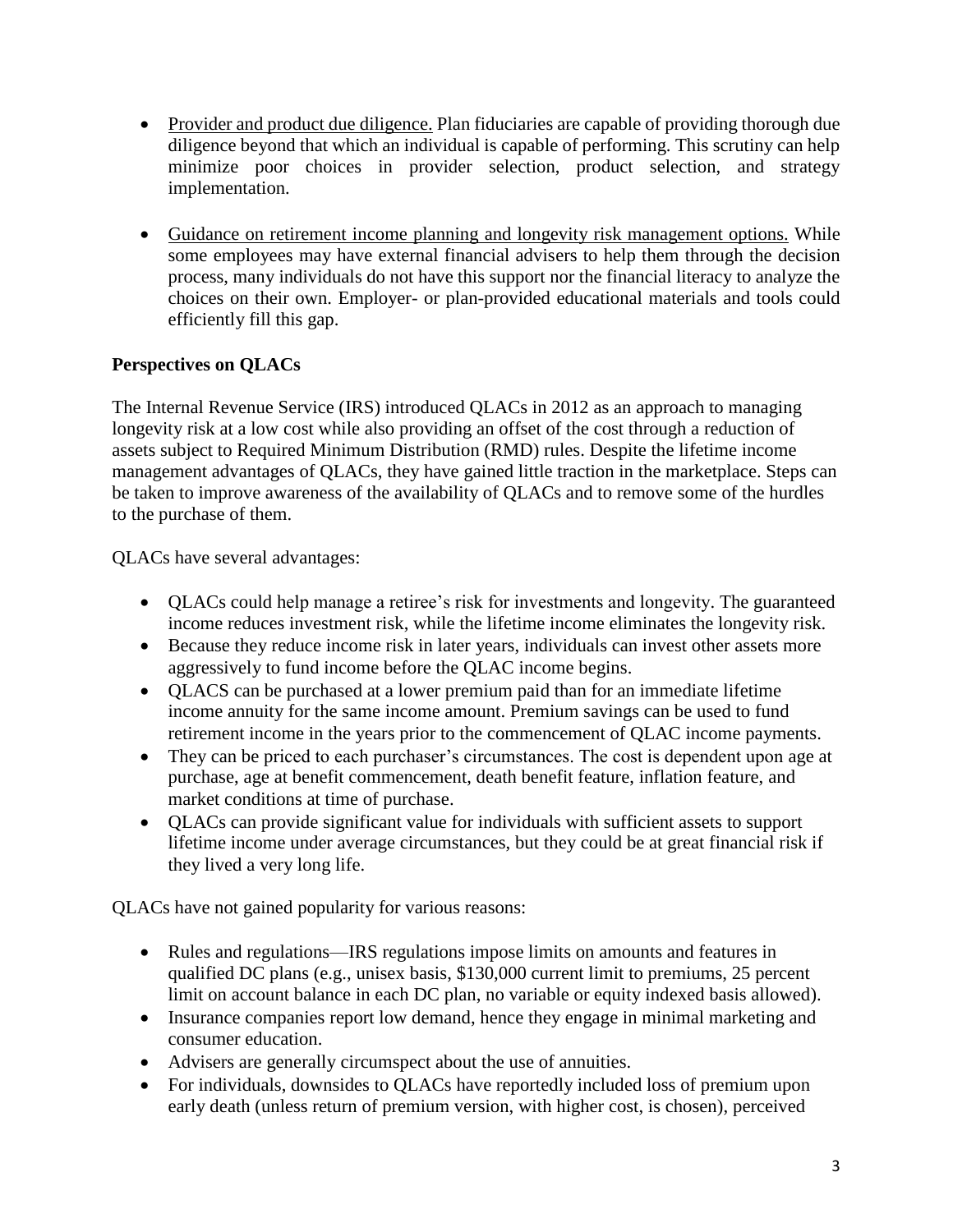costs, perceived conservative investing, liquidity, concern about the strength of the insurer long-term guarantee, and loss of investment control.

Plan sponsors face administrative complexities, low demand, portability, fiduciary risks.

Steps can be taken to improve the utilization of QLACs:

- Through regulations or legislation, allow variable/index-based returns; eliminate unisex pricing; allow aggregation among DC plans for 25 percent rule.
- Modify annuity selection safe harbors in order to remove fiduciary concerns.
- Consumer education, starting with efforts by the DOL.

Education emphasizing the high annual income amounts achieved could also help in the uptake in QLACs. Whereas single premium immediate annuities might provide an annual income of 4 to 7 percent of the premium, a QLAC can provide many multiples of that, as shown in the example in the chart below. As shown in the illustration, at the extreme, a male aged 65 who purchases a QLAC that provides an income beginning at age 85 can receive an annual income in excess of 40 percent of the premium for the rest of his life.



Source: American Academy of Actuaries, annuity rates represent illustrative rates available from publicly available information.

#### **Open Defined Contribution Retiree MEP**

An Open Retiree MEP is a fairly new concept that deserves consideration. An Open MEP, as included in recent proposed legislation (the Retirement Enhancement and Savings Act (RESA)), consists of a group of unrelated employers that participate in the same qualified defined contribution plan. An Open *Retiree* MEP also consists of a group of unrelated employers in the same DC plan, but only for inactive employees of the participating employers. This design would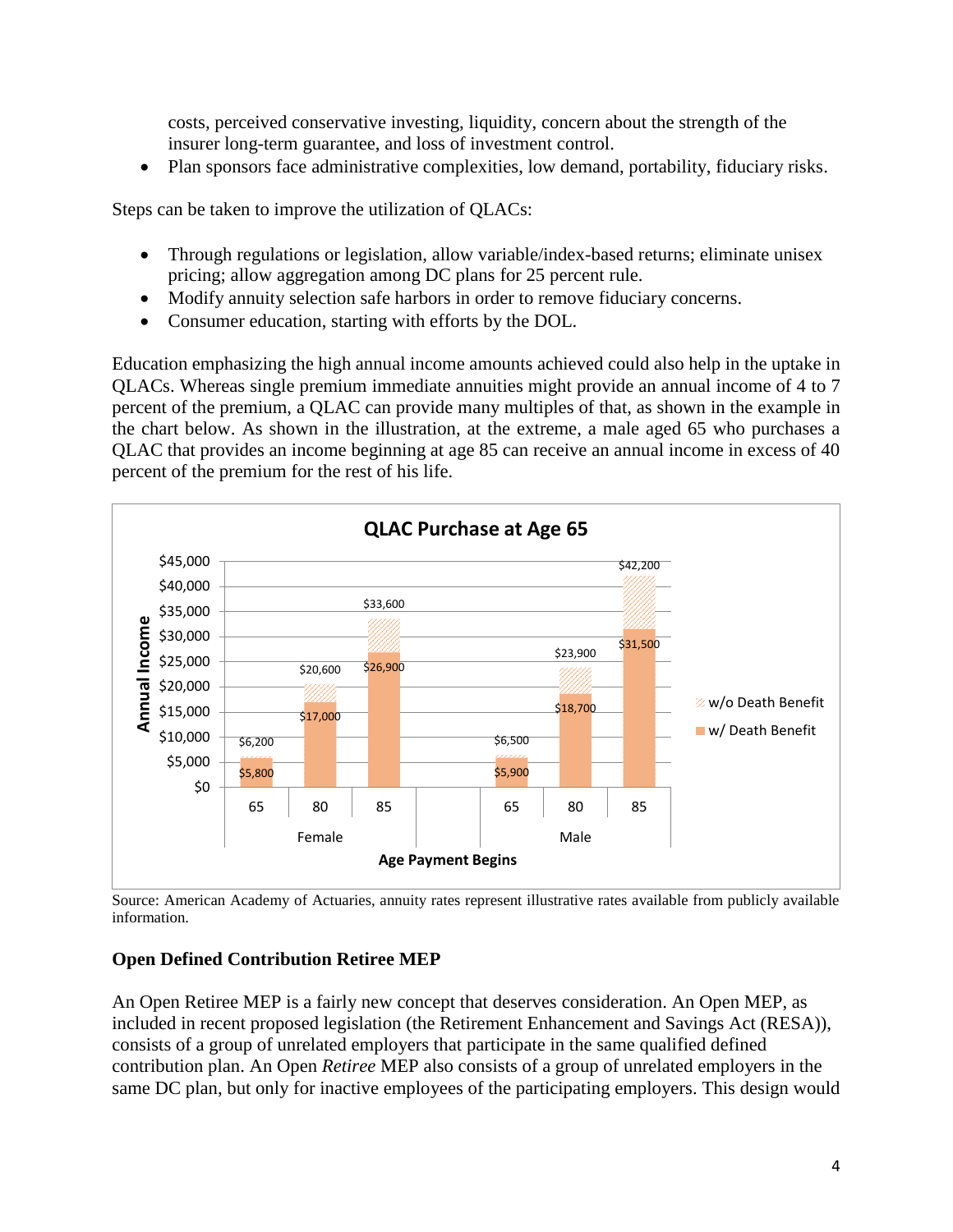offer retirees the opportunity to roll assets over to a plan specializing in retiree solutions rather than leave defined contribution plan assets in their employer's plan or roll assets into an IRA with all of the necessary, open-ended decision-making required. Many plan sponsors do not encourage retirees to remain in the plan. The Open Retiree MEP would not be allowed to provide its own financial products and services, but instead serve as a conduit to the financial marketplace.

Most of the current Open MEP public policy discussion has focused on the wealth accumulation component of retirement readiness as a means of expanding coverage to smaller employers. The Open Retiree MEP idea has received less attention and could be attractive to plan sponsors of all sizes.

Retirees in the drawdown phase of retirement obviously have different financial needs than employees accumulating savings. Because Open Retiree MEP plans would focus *exclusively* on retirees generally a population older than that of a traditional defined contribution plan and one with different interests—the plan features and services could be tailored to this population.

# *Advantages for Retirees*

The Open Retiree MEP could:

- Offer a range of investment choices comparable to those provided by the largest defined contribution plans today, and if they can attain an economy of scale, could do so at very attractive fees.
- Serve as a plan that is an unbiased, singularly focused provider of retirement services.
- Facilitate and spur the development of customized retiree drawdown strategies and postretirement risk-pooling techniques to help retirees deal with unexpected shocks during retirement (e.g., voluntary participation in pools to address poor investment returns, inflation, or retiree health issues).
- Encourage plans to develop additional retiree-focused assistance that goes beyond income payment administration, investments, and annuities (e.g., assisting with decisions around commencement of Social Security, understanding Medicare options, or even assisting with the implications of part-time employment).

Overall, the Open Retiree MEP could benefit retirees by creating a competitive marketplace that offers a choice from among fully vetted investment services and annuities. The Open Retiree MEP could be responsible for assuring the choices are appropriate, competitive, and easy to understand, thus simplifying the decision-making process.

## *Advantages to Plan Sponsors*

Many employers sponsor qualified DC plans to help employees save for retirement. However, once these individuals retire or move to another employer, the employer may not be in the best position to act (or appoint others to act) as a fiduciary of these retirement savings. It could be beneficial to allow other willing service providers to fill a fiduciary role and focus on postretirement pay-out options and participant education. The Open Retiree MEP can provide